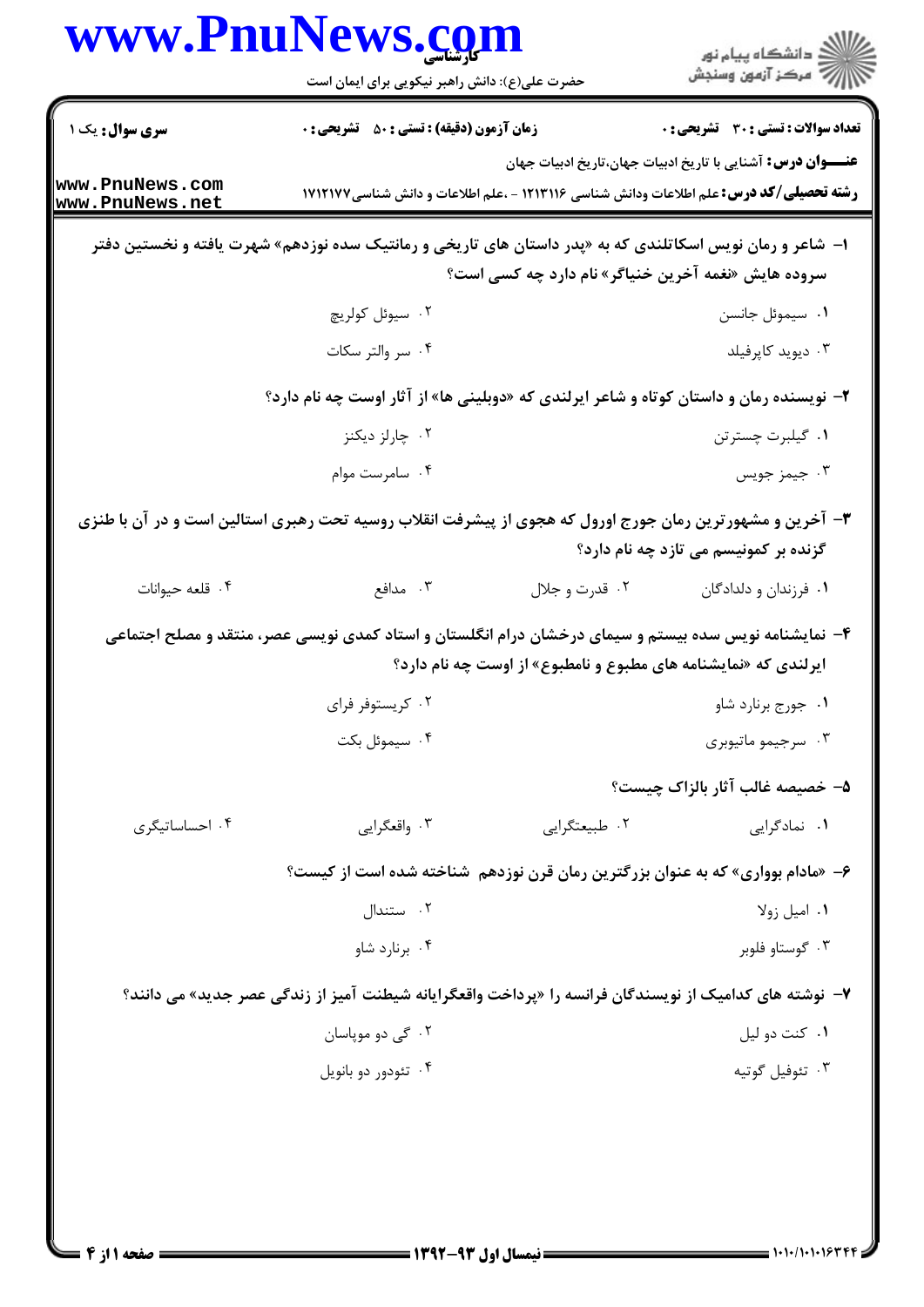|                                    | www.PnuNews.com<br>حضرت علی(ع): دانش راهبر نیکویی برای ایمان است                                                    |                                                                                                               | ر<br>دانشڪاه پيام نور)<br>ا∛ مرڪز آزمون وسنڊش                        |
|------------------------------------|---------------------------------------------------------------------------------------------------------------------|---------------------------------------------------------------------------------------------------------------|----------------------------------------------------------------------|
| <b>سری سوال : ۱ یک</b>             | <b>زمان آزمون (دقیقه) : تستی : 50 ٪ تشریحی : 0</b>                                                                  |                                                                                                               | تعداد سوالات : تستى : 30 قشريحى : 0                                  |
| www.PnuNews.com<br>www.PnuNews.net |                                                                                                                     | <b>رشته تحصیلی/کد درس:</b> علم اطلاعات ودانش شناسی ۱۲۱۳۱۱۶ - ،علم اطلاعات و دانش شناسی۱۷۱۲۱۷۷                 | <b>عنـــــوان درس:</b> آشنایی با تاریخ ادبیات جهان،تاریخ ادبیات جهان |
|                                    | ۸– کدامیک از مکتب های زیر از ضمیر ناخودآگاه مایه می گیرد و پیروان آن بر اصولی تاکید می کنند که یکی از آنها گرایش به |                                                                                                               | سوی جهان وهم و رؤیاست؟                                               |
|                                    | ۰۲ فتوریسم                                                                                                          |                                                                                                               | ۰۱ نئورئالیسم                                                        |
|                                    | ۰۴ سور رئاليسم                                                                                                      |                                                                                                               | ۰۳ اگزیستانسیالیسم                                                   |
|                                    | ۹- باتلر عصر رنسانس ادبیات فرانسه را به چهار دوره تقسیم می کند. نام کدام دوره، دوره مونتنی نام دارد؟                |                                                                                                               |                                                                      |
| ۰۴ دوره چهارم                      | ۰۳ دوره سوم                                                                                                         | ۰۲ دوره دوم                                                                                                   | ۰۱ دوره اول                                                          |
|                                    | +ا– در آغاز دوره ملی ادبیات فرانسه موسوم به «عصر سخن آرایان بزرگ کدام شکل ادبی متداول بود؟                          |                                                                                                               |                                                                      |
| ۰۴ نمایشنامه                       | ۰۳ شعر                                                                                                              | ۰۲ رمان                                                                                                       | ۰۱ نثر                                                               |
|                                    |                                                                                                                     | 11- کدام سده را در تاریخ ادبیات فرانسه، سده فرّ و شکوه می دانند؟                                              |                                                                      |
| ۰۴ نوزدهم                          | ۰۳ هفدهم                                                                                                            | ۰۲ پانزدهم                                                                                                    | ۰۱ دوازدهم                                                           |
|                                    | ۱۲– در سده هفدهم ادبیات فرانسه، کدام شکل ادبی کمتر رواج داشت و جزء شکلهای ادبی مهم ً نبود؟                          |                                                                                                               |                                                                      |
| ۰۴ فابل                            | ۰۳ درام                                                                                                             | ۰۲ طنز                                                                                                        | ۰۱ شعر غنائی                                                         |
|                                    | ۱۳– هدف کدامیک از نویسندگان زیر، آنچنان خود ادعا می کند، بیان همه معایب انسانها به طور کلی، و مخصوصا معایب          |                                                                                                               | انسانهای عصر خود اوست؟                                               |
| ۰۴ دکارت                           | کالون $\cdot$ ۳ ۲                                                                                                   | ۰۲ مولیر                                                                                                      | ۰۱ کورنی                                                             |
|                                    | ۱۴– ادبیات عصر روشنگری فرانسه، برخلاف آثار ادبی سده هفدهم، بیشتر به کدام مورد توجه و نظر داشت؟                      |                                                                                                               |                                                                      |
| ۰۴ محتوا                           | ۰۲ شیوه پرداخت د ۳۰۰ قالب                                                                                           |                                                                                                               | ۰۱ شکل ظاهر                                                          |
|                                    | ۱۵–  مشهور ترین و یکی از بانفوذترین عوامل ادبی عصر روشنگری ادبیات فرانسه کدام است؟                                  |                                                                                                               |                                                                      |
| ۰۴ خسیس                            | ۰۳ نامه ای ایرانی                                                                                                   | ٢. روح القوانين                                                                                               | ٠١. دايره المعارف                                                    |
|                                    | ۱۶- زمینه پردازی یا دورنماسازی، روایتی سریع همراه با دیالوگهای نمایشی، گره گشایی و نتیجه گیری اغلب در یک بیت، شیوه  |                                                                                                               | پرداخت کدام نویسنده فرانسوی است؟                                     |
|                                    | ۰۳ لافونتن مولير .۴                                                                                                 | ۰۱ بالزاک می از ایله می است و به این است که این معامل به این است که این معامل است که است که است که است که است |                                                                      |
|                                    |                                                                                                                     | ۱۷- کدام اثر روسو حاوی نظریات وی درباره آموزش و پرورش و مذهب است؟                                             |                                                                      |
|                                    | ۰۲ گفتار در باب اصل عدم مساوات بین افراد بشر                                                                        |                                                                                                               | ۰۱ اعترافات                                                          |
|                                    | ۰۴ اميل                                                                                                             |                                                                                                               | ۰۳ قرادادهای اجتماعی                                                 |
| ــــــــ صفحه 2 از 4               | ــــــــــــ نیمسال اول ۹۳-۱۳۹۲ ـــــــــــ                                                                         |                                                                                                               |                                                                      |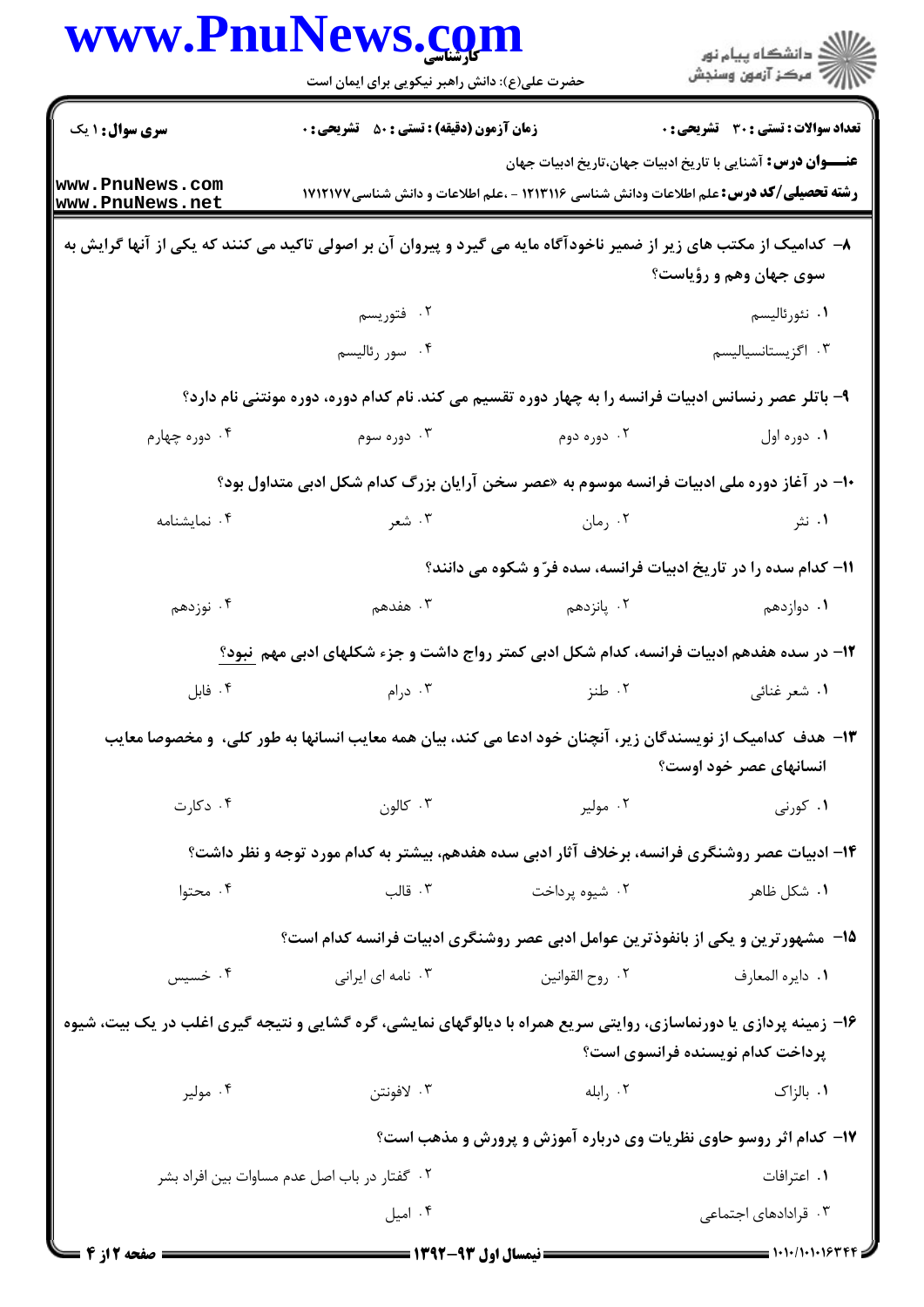| www.PnuNews.com |  |
|-----------------|--|
|-----------------|--|

| www.PnuNews.com                    | حضرت علی(ع): دانش راهبر نیکویی برای ایمان است                                                                   |               | ر<br>دانشڪاه پيام نور)<br>ا∛ مرڪز آزمون وسنڊش                                                                                                                        |  |
|------------------------------------|-----------------------------------------------------------------------------------------------------------------|---------------|----------------------------------------------------------------------------------------------------------------------------------------------------------------------|--|
| <b>سری سوال : ۱ یک</b>             | <b>زمان آزمون (دقیقه) : تستی : 50 ٪ تشریحی : 0</b>                                                              |               | <b>تعداد سوالات : تستی : 30 ٪ تشریحی : 0</b>                                                                                                                         |  |
| www.PnuNews.com<br>www.PnuNews.net |                                                                                                                 |               | <b>عنــــوان درس:</b> آشنایی با تاریخ ادبیات جهان،تاریخ ادبیات جهان<br><b>رشته تحصیلی/کد درس:</b> علم اطلاعات ودانش شناسی ۱۲۱۳۱۱۶ - ،علم اطلاعات و دانش شناسی۱۷۱۲۱۷۷ |  |
|                                    |                                                                                                                 |               | 1۸– مشهورترین رمان ستندال چه نام دارد؟                                                                                                                               |  |
| ۰۴ انسان                           | ۰۳ سرخ و سياه                                                                                                   | ۰۲ صومعه پارم | ۰۱ زن سی ساله                                                                                                                                                        |  |
|                                    |                                                                                                                 |               | ۱۹- معمولا چه کسی را بنیانگذار و پیشوای طبیعتگرایی فرانسه می دانند؟                                                                                                  |  |
| ۰۴ آلفرد دوموسه                    | ۰۳ ژان ژاک روسو                                                                                                 |               | ۰۱ امیل زولا موگو (در هوگو                                                                                                                                           |  |
|                                    | <b>۲۰</b> پیشوای بزرگ نمایشنامه های نمادگرا کیست؟                                                               |               |                                                                                                                                                                      |  |
|                                    | ۰۲ ارنست رنان                                                                                                   |               | ٠١ آناتول فرانس                                                                                                                                                      |  |
|                                    | ۰۴ مارتين ويلند                                                                                                 |               | ۰۳ موریس مترلینگ                                                                                                                                                     |  |
|                                    | 21− کدام نویسنده آلمانی مسائل عمیق روان شناسی را در رمان مطرح کرد؟ «آگاثون» نحستین رمان مهم روانشناختی آلمانی   |               | از اوست.                                                                                                                                                             |  |
|                                    | ۰۲ كريستوف مارتين ويلند                                                                                         |               | ۰۱ هانس ساکس                                                                                                                                                         |  |
|                                    | ۰۴ ولفگانگ گوته                                                                                                 |               | ۰۳ آندرئاس گريفيوس                                                                                                                                                   |  |
|                                    | <b>۲۲</b> – کدام نویسنده روسی مشهور به «بایرون روسیه» بود؟ مشهورترین اثر وی رمان منظوم «یوگنی اونگین» است.      |               |                                                                                                                                                                      |  |
| ۰۴ چخوف                            | ۰۳ تولستوي                                                                                                      | ۰۲ پوشکین     | ۰۱ گوگول                                                                                                                                                             |  |
|                                    |                                                                                                                 |               | <b>۲۳</b> – کدام اثر از آثار داستایفسکی نمی باشد؟                                                                                                                    |  |
|                                    | ۰۲ برادران کارامازوف                                                                                            |               | ۰۱ جنگ و صلح                                                                                                                                                         |  |
|                                    | ۰۴ ابله                                                                                                         |               | ۰۳ جنایت و مکافات                                                                                                                                                    |  |
|                                    | <b>۲۴</b> – کدام نویسنده تجسم بخش روشنفکری و عصر عقل در آمریکا و مظهر آن چیزی بود که در سده هجدهم «انسان کامل»  |               | شمرده می شد؟                                                                                                                                                         |  |
|                                    | ۰۲ جان اشتاین بک                                                                                                |               | ٠١. بنجامين فرانكلين                                                                                                                                                 |  |
|                                    | ۰۴ ارنست همینگوی                                                                                                |               | ۰۳ جانثن ادواردز                                                                                                                                                     |  |
|                                    | ۲۵–کتاب «چشم انداز دموکراسی» مهمترین اثر کدام نویسنده امریکایی است که وی را به عنوان پیامبر دموکراسی بلند آوازه |               | کرد؟                                                                                                                                                                 |  |
|                                    |                                                                                                                 |               |                                                                                                                                                                      |  |